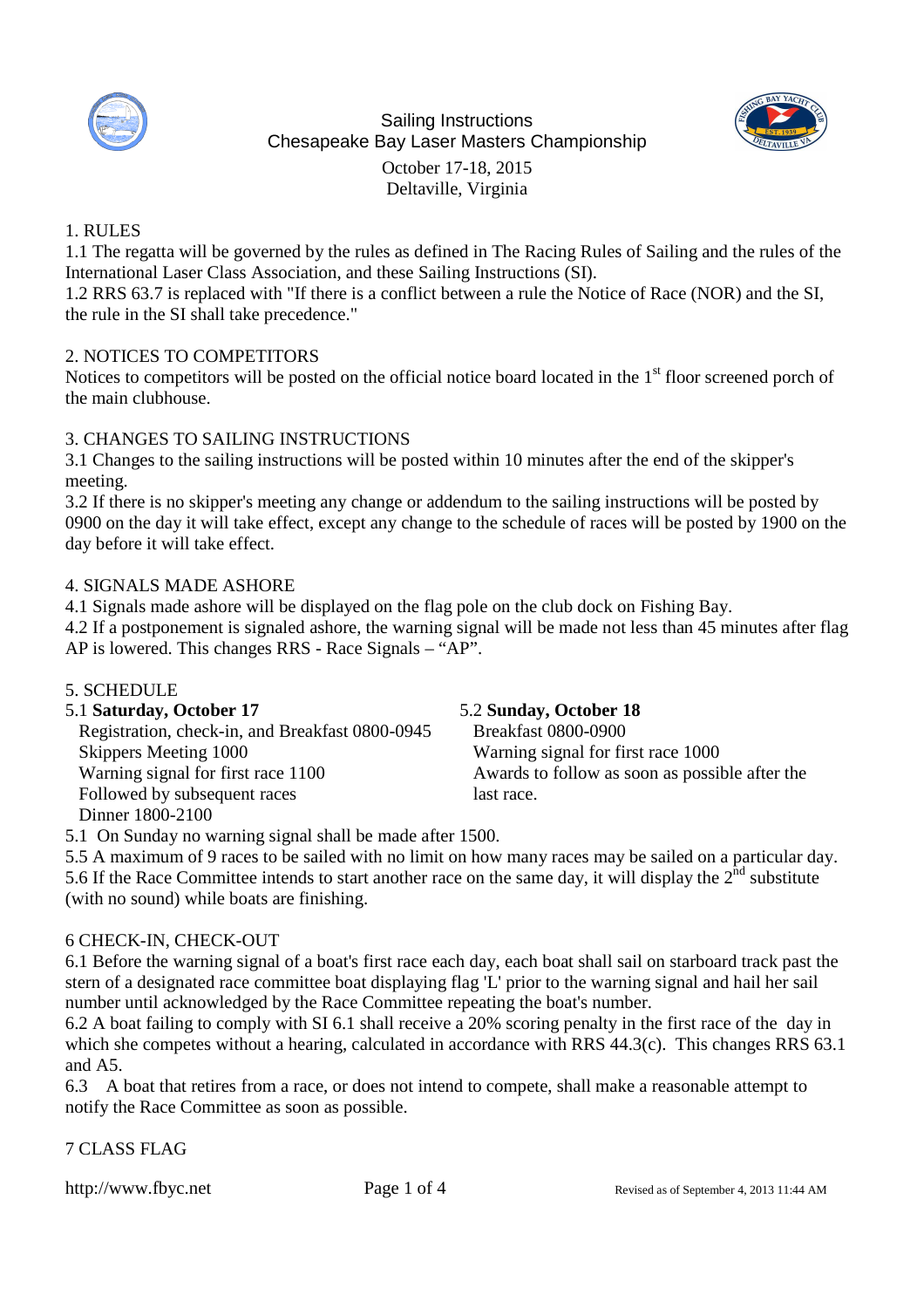

Sailing Instructions Chesapeake Bay Laser Masters Championship



7.1 The class flag will be white with a red Laser logo.

## 8 RACING AREAS

8.1 Attachment 1 shows the location of the racing areas.

8.2 The racing area to be used will be posted on the official Notice Board according to section 3.

## 9. COURSES

9.1 The diagrams in Attachment 2 show the courses, including the approximate angles between the legs, the order in which marks are to be passed, and the side on which each mark is to be left.

9.2 The course will be designated on lettered/numbered placards on the Starboard side of the Race Committee Signal Boat.

9.3. Total legs for courses W and H (denoted by numerals) may be added or subtracted but the basic positions of start/finish lines remain the same.

9.4 If numeral pennant 9 is flown during the starting sequence, after rounding the windward mark, boats will be required to round an offset mark. For courses "F" and "T", the offset is not a mark of the course on the first reaching leg.

9.5 Leeward Gate (Course H & W) – When the RC intends to set a leeward gate instead of a single leeward, code flag "G" will be displayed on the RC Signal Boat. All boats shall sail between the 2 leeward marks in the direction from the last mark and round the port leeward mark to port or the starboard leeward mark to starboard. If only one leeward mark (no code flag "G" displayed) is in place boats shall leave it to port.

## 10 STARTING AND FINISHING

10.1 The starting and finishing lines will be between the staff displaying a yellow flag on a Race Committee Signal Boat at the starboard end, and the course side of the port-end yellow inflatable mark or the staff displaying a yellow flag on a race committee boat at the port-end of the line..

10.2 A boat starting later than 5 minutes after her starting signal will be scored "Did Not Start (DNS)". This changes RRS A4.

10.3 If flag U has been displayed as the preparatory signal, no part of a boat's hull, crew or equipment shall be in the triangle formed by the ends of the starting line and the first mark during the last minute before her starting signal. If a boat breaks this rule and is identified, she shall be disqualified without a hearing but not if the race is restarted or resailed or postponed or abandoned before the starting signal. This changes RRS 26.

## 11 MARKS & CHANGE OF THE NEXT LEG OF THE COURSE

11.1 Marks will be orange inflatable marks

11.2 To change the next leg of the course, the Race Committee will lay a new yellow mark (or move the finishing line) and remove the original orange mark as soon as practicable. When, in a subsequent change a new mark is replaced, it will be replaced by an original orange mark.

## 12 TIME LIMIT

12.1 The time limit for the first boat to finish is 90 minutes.

12.2 A boat still racing, but not yet finished 30 minutes after the first boat sails the course and finishes, will be scored Time Limit Expired (TLE) and shall receive points equal to the number of finishers plus one. This changes rules 35, A5, and A4.

### 13 PROTESTS AND REQUESTS FOR REDRESS

13.1 Both Section B (Post-Race Penalties) and section C (Expedited Hearings of Appendix T (Alternate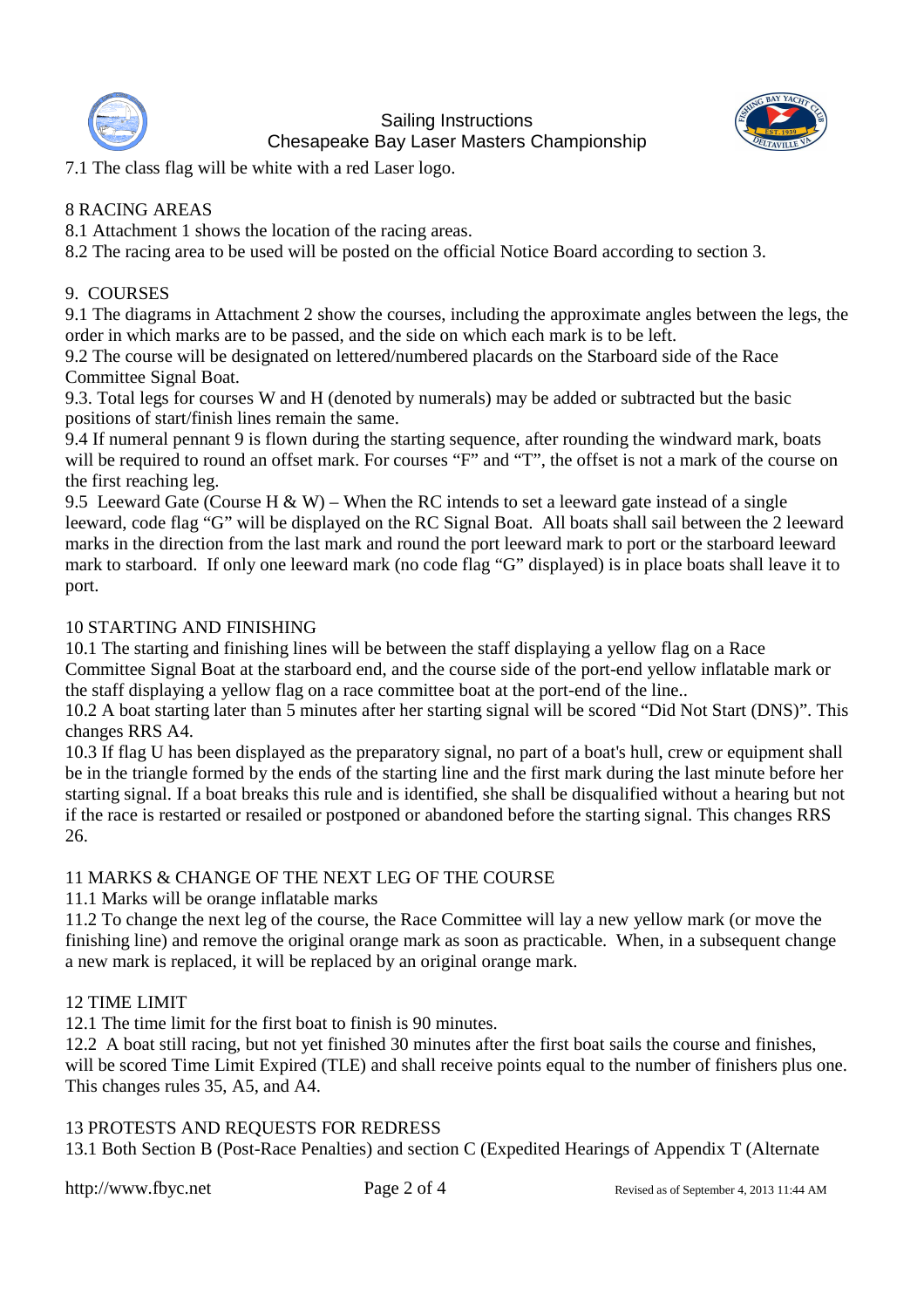

## Sailing Instructions Chesapeake Bay Laser Masters Championship



Procedures for Dispute Resolution) are in effect for this regatta. See Section 14.3 below for changes in penalties under Section B.

13.2 A boat intending to protest another boat must so notify the Race Committee by hail immediately after finishing or retiring and before communicating with coaches or spectators and must be acknowledged by the Race Committee. Boats should sail to the non-course side of the Finish Boat and report to the Finish Boat. This notification must include the sail number of the boat being protested.

13.3 Protest forms are available at the Protest Desk inside the  $1<sup>st</sup>$  floor of the main clubhouse. Protests, requests for redress or reopening, and requests to participate in applicable hearings must be in writing and delivered to the Protest Desk within the appropriate time limit.

13.4 The protest time limit is one (1) hour after the Race Committee Signal boat has docked. This protest time limit will be posted on the Official Notice Board. If the Race Committee posts a list of boats scored OCS, ZFP or BFD, on the Official Notice Board before expiration of the protest time limit, the time limit for filing a request for redress based on such a score shall be no later than 30 minutes after the protest time limit. This changes RRS 61.3 and 62.2

13.5 A notice of protests and requests for redress and a tentative schedule of hearings will be posted on the Official Notice Board no later than 30 minutes after the expiration of protest time. This posting will also serve as the notification of Race Committee and Protest Committee protests required in RRS61.1 (b).

13.6 Notice of a redress hearing properly posted on the Official Notice Board shall serve as notice to all boats, whether listed as parties to the hearing or not, that they may attend the hearing.

13.7 It is the responsibility of each skipper to check the Official Notice Board to see if his boat has been cited in a Protest or scored OCS, ZFP, or BFD. Failure to appear for a protest hearing will be considered avoidable absence under RRS 63.3 (b).

13.8 Hearings will be held in the jury room, located on the 2<sup>nd</sup> floor of the main club house at the time posted on the notice.

13.9 On the last day of the regatta, a request for reopening a hearing shall be delivered within the protest time limit. This changes RRS 66.

## 14 SCORING

14.1 The Low Point Scoring System, Appendix A4, will be used.

14.2 When 5 or more races have been completed, a boat's series score will be the total of her race scores excluding her worst score. This changes RRS - A2

14.3 Post-race penalties will be available as per Appendix T, Section B (Post-Race Penalties. However, Section B penalties are changed as follows:

a. The penalty under T2.2 (a) will be 30%.

b. The penalty under T2.2 (b) will be 40%

This changes RRS Appendix T2.2

14.4 To determine the overall masters winner, for each individual race that counts, 3 points shall be added to Apprentice Masters (35-44), 2 points to Masters (45-54), 1 point to Grand Masters (55-64) and no points to Great Grand Masters (65 & over). This changes RRS A4.1.

15.5 A sailor's age will be determined as of 12:01 AM on the first day of racing. In the event that a sailor was born at 12:01 AM on the first day of racing, a coin flip will be used to determine which age category the sailor will be scored in.

15.6 Series score ties shall be broken in favor of sailors in the older age category. This changes RRS A8.

In the case of a tie between competitors in the same age category it shall be broken in accordance with A8. 13.7 One race completed constitutes a regatta.

13.8 Prizes will be awarded for each age group, for first female, and for first overall.

13.9 The overall winner will be the 2015 Chesapeake Bay Laser Masters Champion.